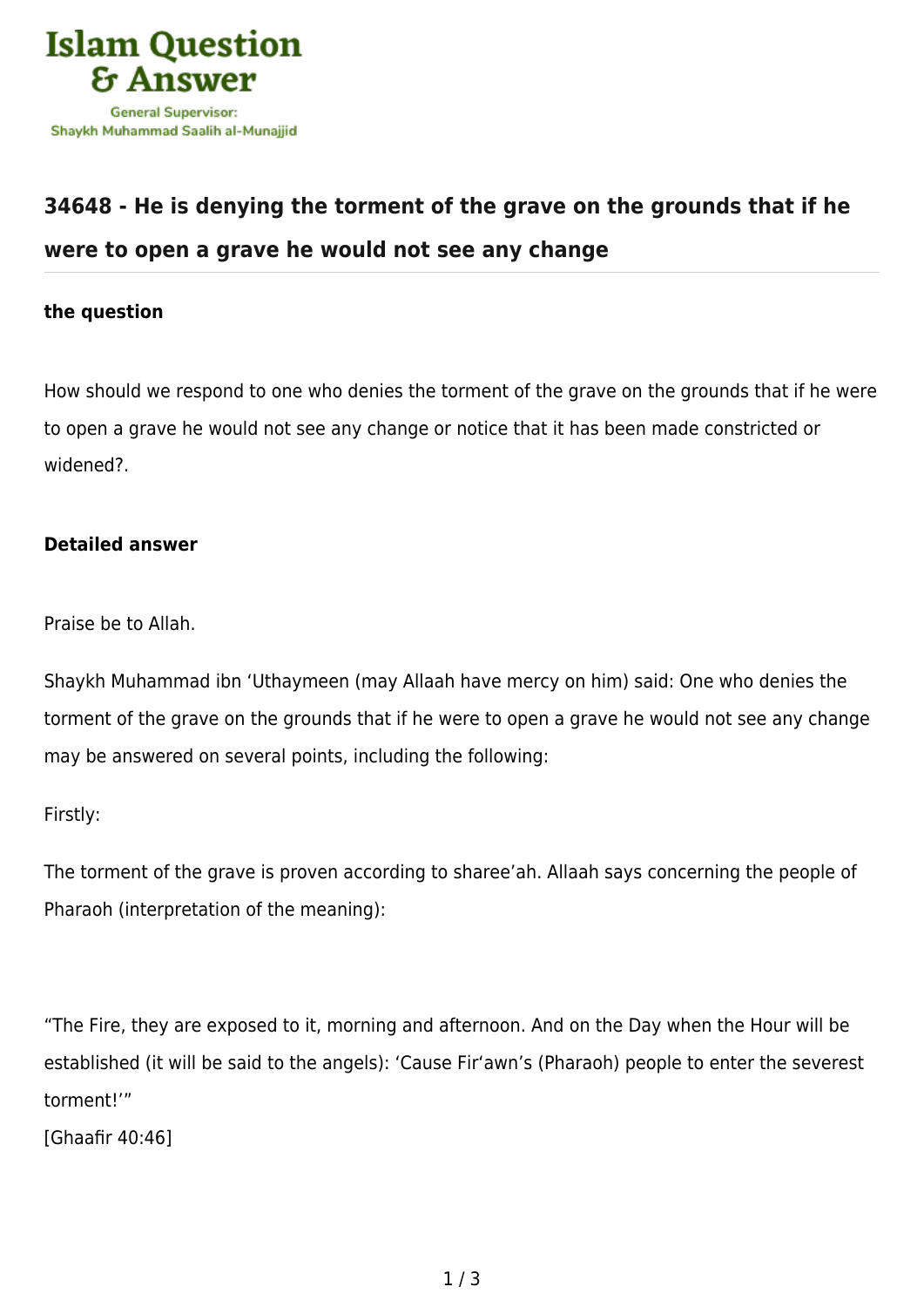

And the Prophet (peace and blessings of Allaah be upon him) said: "Were it not that you would not bury one another, I would have asked Allaah to make you hear the torment of the grave that I can hear." Then he turned to us and said: "Seek refuge with Allaah from the torment of the Fire," and they said, "We seek refuge with Allaah from the torment of the Fire." He said, "Seek refuge with Allaah from the torment of the grave," and they said, "We seek refuge with Allaah from the torment of the grave." Narrated by Muslim, 2867.

And the Prophet (peace and blessings of Allaah be upon him) said concerning the believer: "His grave will be made spacious for him, as far as the eye can see." Narrated by al-Bukhaari, 1374; Muslim, 2870.

And there are other texts too.

So it is not permissible to object to or reject these texts because of our mistaken notions, rather we must believe them and submit.

### Secondly:

The torment of the grave happens to the soul, and it is not something that has a physical effect. If it had a physical effect it would not be the matter of belief in the unseen and believing in it would not serve any purpose. But it is one of the matters of the unseen, and the way things are in al-Barzakh cannot be compared to the way things are in this world.

### Thirdly:

Torment and blessing, and whether the grave is widened or constricted, are matters that the deceased feels but others do not. A man may see in his dream, whilst he is lying on his bed, that he is standing and coming and going, hitting or being hit. He may see himself in a confined and frightening place, or in a spacious and pleasant place, but those around him cannot see or feel that.